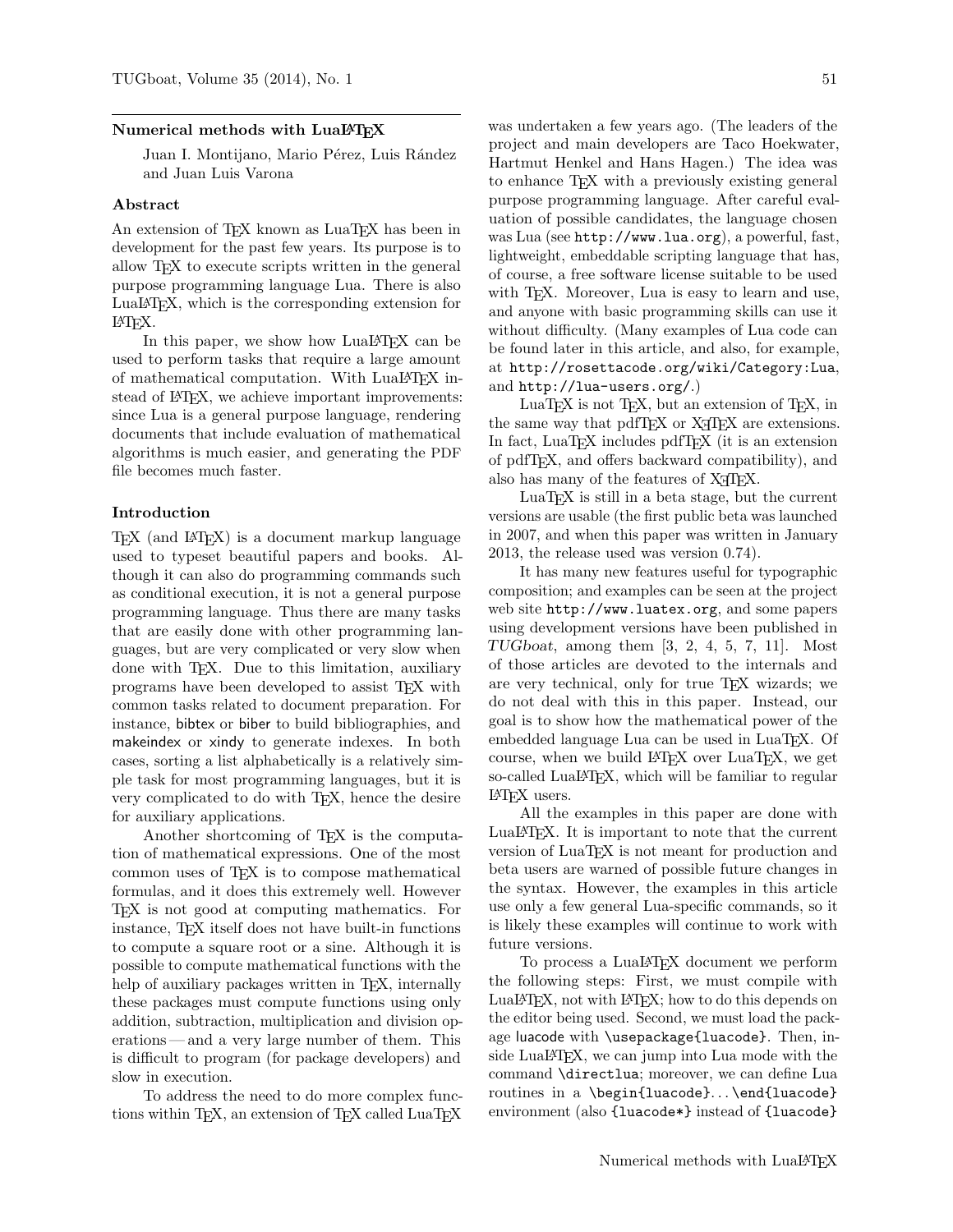can be used); the precise syntax can be found in the manual "The luacode package" (by Manuel Pégourié-Gonnard) [10]. In the examples, we do not explain all the details of the code; they are left to the reader's intuition.

In this paper we present four examples. The first is very simple: the computation of a trigonometric table. In the other examples we use the LATEX packages tikz and pgfplots to show Lua's ability to produce graphical output. Some mathematical skill may be necessary to fully understand the examples, but the reader can nevertheless see how Lua is able to manage the computation-intensive job. In any case, we do not explore the more complex possibilities, which involve writing Lua programs that load existing Lua modules or libraries to perform a wide range of functions and specialized tasks.

### 1 First example: a trigonometric table

To show how to use Lua, let us begin with a simple but complete example. Observe the following document, which embeds some Lua source code. Typesetting it with LuaL<sup>AT</sup>FX, we get the trigonometric table shown in Figure 1.

```
\documentclass{article}
\usepackage{luacode}
```

```
\begin{luacode*}
 function trigtable ()
    for t=0, 45, 3 do
      x=math.rad(t)
      tex.print(string.format(
      '%2d$^{\\circ}$ & %1.5f & %1.5f & %1.5f '
        .. '& %1.5f \\\\',
      t, x, math.sin(x), math.cos(x),
        math.tan(x))end
  end
\end{luacode*}
\newcommand{\trigtable}
  {\luadirect{trigtable()}}
\begin{document}
\begin{tabular}{rcccc}
  \hline
 & x$ & \sin(x)$ & \cos(x)$ & \tan(x)$ \\
  \hline
  \trigtable
  \hline
\end{tabular}
\end{document}
```
The luacode\* environment contains a small Lua program with a function named trigtable (with no arguments). This function consists of a loop with a variable t representing degrees. Lua converts t to radians with  $x=$ math.rad(t); then, Lua computes

|              | $\boldsymbol{x}$ | $\sin(x)$ | $\cos(x)$ | tan(x)  |
|--------------|------------------|-----------|-----------|---------|
| $0^{\circ}$  | 0.00000          | 0.00000   | 1.00000   | 0.00000 |
| $3^\circ$    | 0.05236          | 0.05234   | 0.99863   | 0.05241 |
| $6^{\circ}$  | 0.10472          | 0.10453   | 0.99452   | 0.10510 |
| $9^{\circ}$  | 0.15708          | 0.15643   | 0.98769   | 0.15838 |
| $12^{\circ}$ | 0.20944          | 0.20791   | 0.97815   | 0.21256 |
| $15^{\circ}$ | 0.26180          | 0.25882   | 0.96593   | 0.26795 |
| $18^{\circ}$ | 0.31416          | 0.30902   | 0.95106   | 0.32492 |
| $21^{\circ}$ | 0.36652          | 0.35837   | 0.93358   | 0.38386 |
| $24^{\circ}$ | 0.41888          | 0.40674   | 0.91355   | 0.44523 |
| $27^\circ$   | 0.47124          | 0.45399   | 0.89101   | 0.50953 |
| $30^{\circ}$ | 0.52360          | 0.50000   | 0.86603   | 0.57735 |
| $33^{\circ}$ | 0.57596          | 0.54464   | 0.83867   | 0.64941 |
| $36^{\circ}$ | 0.62832          | 0.58779   | 0.80902   | 0.72654 |
| $39^{\circ}$ | 0.68068          | 0.62932   | 0.77715   | 0.80978 |
| $42^{\circ}$ | 0.73304          | 0.66913   | 0.74314   | 0.90040 |
| $45^{\circ}$ | 0.78540          | 0.70711   | 0.70711   | 1.00000 |
|              |                  |           |           |         |

Figure 1: A trigonometric table.

the sine, the cosine and the tangent. Inside Lua mode, it "exports" to LATEX with tex.print; note that we escape any backslash by doubling it. Moreover, we have taken into account the following notation to give format to numbers:

- %2d indicates that a integer number must be displayed with 2 digits.
- %1.5f indicates that a floating point number must be displayed with 1 digit before the decimal point and 5 digits after it.

The L<sup>AT</sup>EX part has the skeleton of a tabular built with the data exported by Lua.

### 2 Second example: Gibbs phenomenon

Now and in what follows, we will use graphics to show the output of some mathematical routines. A very convenient way to do it is by means of the PGF/TikZ package (TikZ is a high-level interface to PGF) by Till Tantau (the huge manual [12] of the current version 2.10 has more than 700 pages of documentation and examples); two short introductory papers are [8, 9]. Based on PGF/TikZ, the package  $p$ gfplots (by Christian Feuersänger [1]) has additional facilities to plot mathematical functions like  $y = f(x)$ (or a parametric function  $x = f(t)$ ,  $y = q(t)$ ) or visualize data in two or three dimensions. For instance, pgfplots can draw the axis automatically, as usual in any graphic software.

For completeness, let us start showing the syntax of pgfplots by means of a data plot; this is an example extracted from its very complete manual (more than 400 pages in the present version 1.7). After loading \usepackage{pgfplots}, the code

# \begin{tikzpicture}

\begin{axis}[xlabel=Cost, ylabel=Error]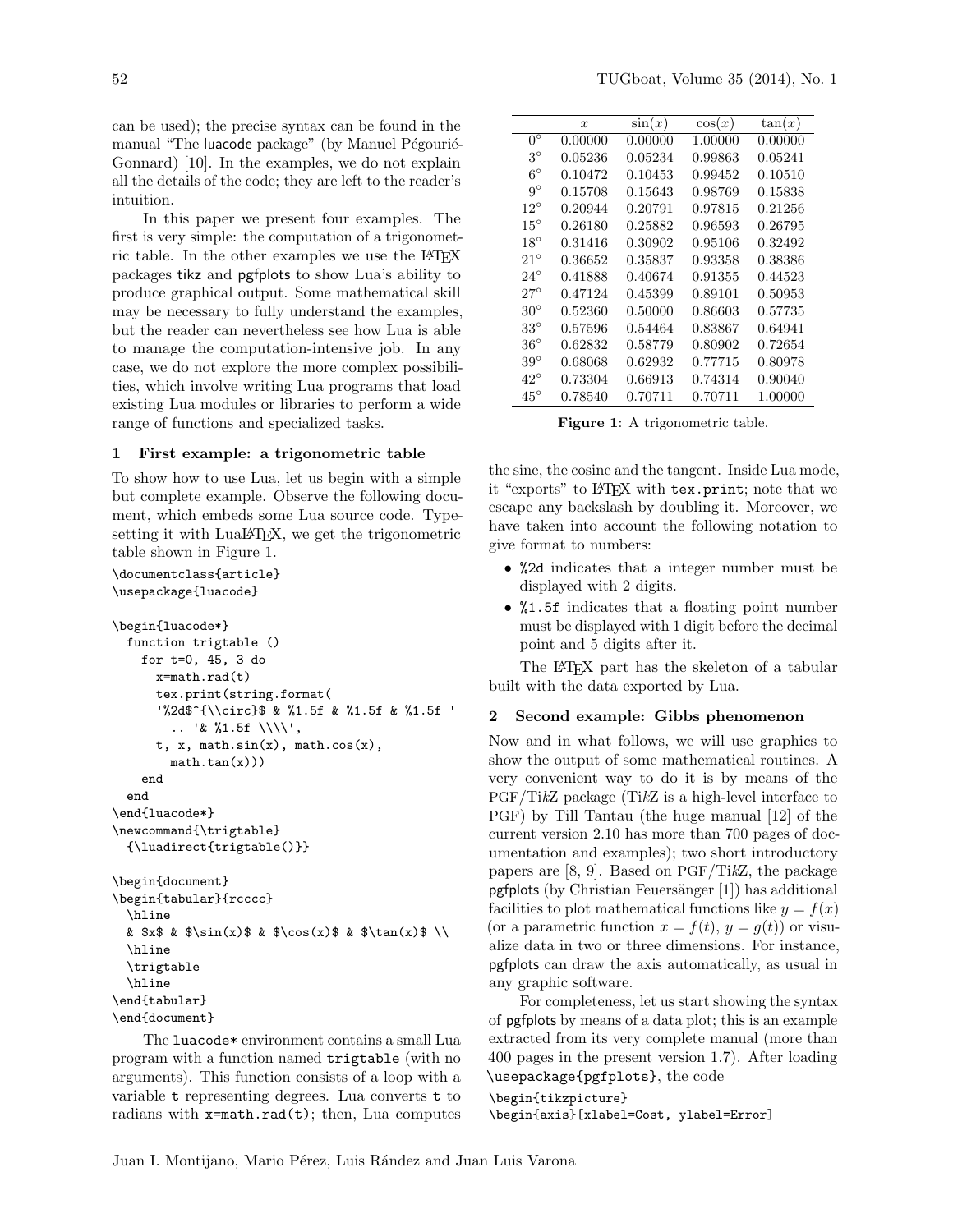

Figure 2: Plotting of a data table with pgfplots.

```
\addplot[color=red,mark=x] coordinates {
  (2,-2.8559703) (3,-3.5301677) (4,-4.3050655)
  (5,-5.1413136) (6,-6.0322865) (7,-6.9675052)
  (8,-7.9377747)
};
\end{axis}
\end{tikzpicture}
```
generates the plot in Figure 2. Before going on, note that in future versions the packages PGF/TikZ and pgfplots could, internally, use LuaLATEX themselves in a way transparent to the user. This would allow extra power, calculating speed, and simplicity, but this is not yet available and we will not worry about it in this paper.

In the next example we consider the Gibbs phenomenon. Using LuaLAT<sub>E</sub>X, the idea is to compute a data table with Lua (easy to program, powerful and fast in the execution), and plot it with pgfplots.

The Gibbs phenomenon is the peculiar way in which the Fourier series of a piecewise continuously differentiable periodic function behaves at a jump discontinuity, where the  $n$ -th partial sum of the Fourier series has large oscillations near the jump. It is explained in many harmonic analysis texts, but for the purpose of this paper the reader can refer to [13].

In our case we consider the function  $f(x) = (\pi$  $x/2$  in the interval  $(0, 2\pi)$  extended by periodicity to the whole real line (it has discontinuity jumps at  $2j\pi$  for every integer j). Its Fourier series is

$$
f(x) = \sum_{k=1}^{\infty} \frac{\sin(kx)}{k}.
$$

To show the Gibbs phenomenon, we evaluate the partial sum  $\sum_{k=1}^{n} \frac{\sin(kx)}{k}$  $\frac{k(x)}{k}$  (for  $n = 30$ ) with Lua to generate a table of data, and we plot it with pgfplots.

In the .tex file, we include the following Lua to compute the partial sum (function partial\_sum) and to export the data with the syntax required by pgfplots (function print\_partial\_sum):

```
\begin{luacode*}
-- Fourier series
function partial_sum(n,x)
   partial = 0;for k = 1, n, 1 do
        partial = partial + math.sin(k*x)/kend;
   return partial
end
```

```
-- Code to write PGFplots data as coordinates
function print_partial_sum(n,xMin,xMax,npoints,
                           option)
   local delta = (xMax-xMin)/(npoints-1)
   local x = xMinif option~=[[]] then
        tex.sprint("\\addplot[" .. option
                   .. "] coordinates{")
   else
        tex.sprint("\\addplot coordinates{")
   end
```

```
for i=1, npoints do
        y = partial_sum(n, x)tex.sprint("("..x..","..y..")")
        x = x + deltaend
    tex.sprint("}")
end
```
\end{luacode\*}

Then, we also define the command

```
\newcommand\addLUADEDplot[5][]{%
  \directlua{print_partial_sum(#2,#3,#4,#5,
                                [[#1]])}%
```

```
}
```
which will be used to call the data from pgfplots. Here, the parameters have the following meaning: #2 indicates the number of terms to be added  $(n = 30)$ in our case); the plot will be done in the interval [#3, #4] (from  $x = 0$  to  $10\pi$ ) sampled with #5 points (to get a very smooth graphic and to show the power of the method we use 1000 points); finally, the optional argument #1 is used to manage optional arguments in the \addplot environment (for instance color [grayscaled for TUGboat], width of the line,  $\dots$ ).

Now, the plot is generated by

```
\pgfplotsset{width=.9\hsize}
\begin{tikzpicture}\small
\begin{axis}[
 xmin=-0.2, xmax=31.6,
 ymin=-1.85, ymax=1.85,
 xtick={0,5,10,15,20,25,30},
 ytick={-1.5,-1.0,-0.5,0.5,1.0,1.5},
 minor x tick num=4,
 minor y tick num=4,
```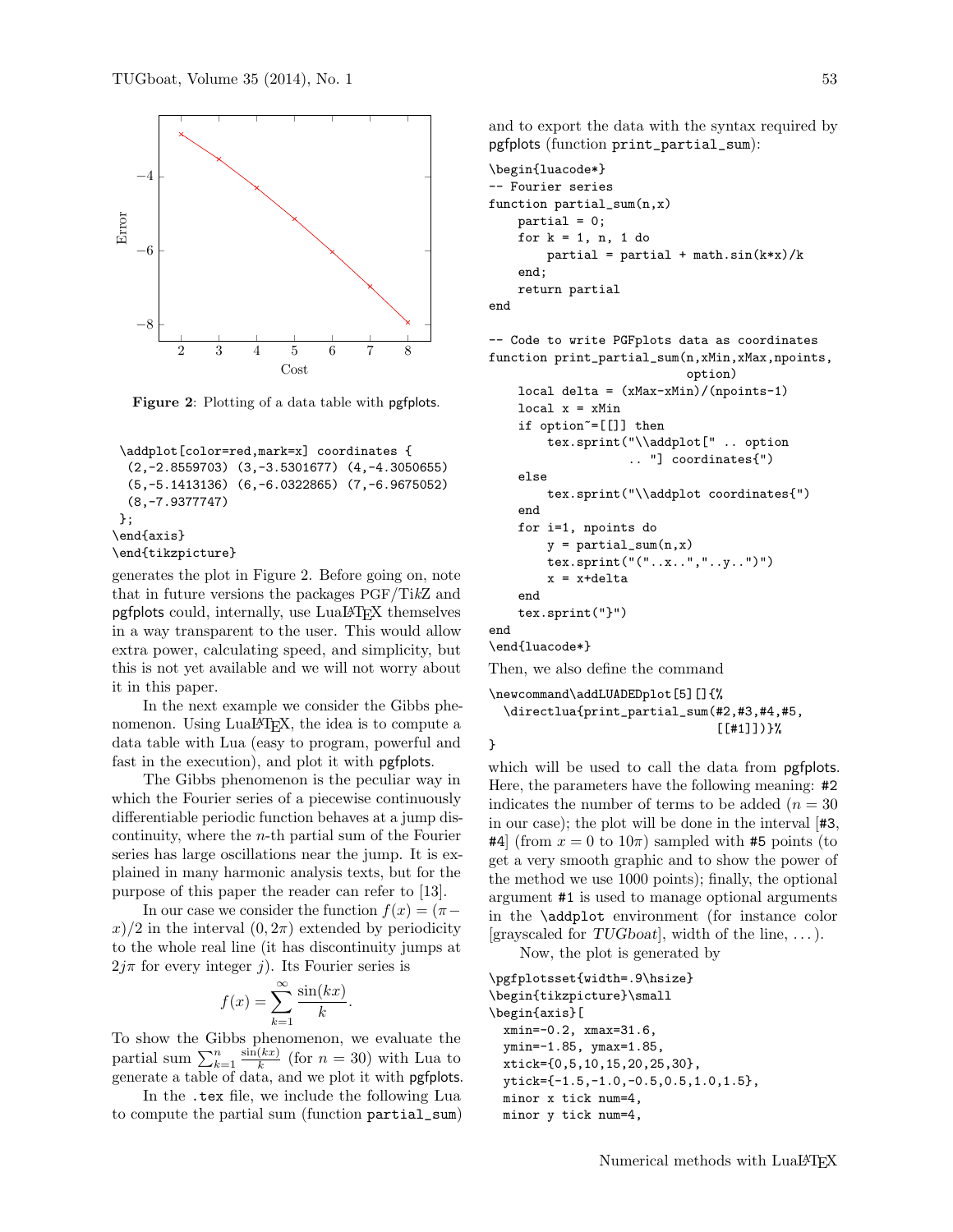

**Figure 3:** The partial sum  $\sum_{k=1}^{30} \frac{\sin(kx)}{k}$  of the Fourier series of  $f(x) = (\pi - x)/2$  illustrating the Gibbs phenomenon.

```
axis lines=middle,
  axis line style={-}
  ]
% SYNTAX: Partial sum 30, from x = 0 to 10*pi,
% sampled in 1000 points.
\addLUADEDplot[color=blue,smooth]{30}
  {0}{10*math.pi}{1000};
\end{axis}
\end{tikzpicture}
```
See the output in Figure 3.

# 3 Third example: Runge-Kutta method

A differential equation is an equation that links an unknown function and its derivatives, and these equations play a prominent role in engineering, physics, economics, and other disciplines. When the value of the function at an initial point is fixed, a differential equation is known as an initial value problem. The mathematical theory of differential equations shows that, under very general conditions, an initial value problem has a unique solution. Usually, it is not possible to find the exact solution in an explicit form, and it is necessary to approximate it by means of numerical methods.

One of the most popular methods to integrate numerically an initial value problem

$$
\begin{cases}\ny'(t) = f(t, y(t)), \\
y(t_0) = y_0\n\end{cases}
$$

is the classical Runge-Kutta method of order 4. With it, we compute in an approximate way the values  $y_i \simeq y(t_i)$  at a set of points  $\{t_i\}$  starting from  $i = 0$ and with  $t_{i+1} = t_i + h$  for every i by the algorithm

$$
y_{i+1} = y_i + \frac{1}{6}(k_1 + 2k_2 + 2k_3 + k_4),
$$

where

$$
\begin{cases}\nk_1 = h f(t_i, y_i), \\
k_2 = h f(t_i + \frac{1}{2}h, y_i + \frac{1}{2}k_1), \\
k_3 = h f(t_i + \frac{1}{2}h, y_i + \frac{1}{2}k_2), \\
k_4 = h f(t_i + h, y_i + k_3).\n\end{cases}
$$

See, for instance, [15].

Here, we consider the initial value problem

$$
\begin{cases} y'(t) = y(t)\cos(t + \sqrt{1 + y(t)}), \\ y(0) = 1. \end{cases}
$$

In the Lua part of our .tex file, we compute the values  $\{(t_i, y_i)\}\$  and export them with **pgfplots** syntax by means of

```
\begin{luacode*}
-- Differential equation y'(t) = f(t,y)-- with f(t,y) = y * cos(t+sqrt(1+y)).
-- Initial condition: y(0) = 1function f(t,y)return y * math.cos(t+math.sqrt(1+y))
end
-- Code to write PGFplots data as coordinates
function print_RKfour(tMax,npoints,option)
```

```
local t0 = 0.0local y0 = 1.0local h = (tMax-t0)/(npoints-1)local t = t0local y = y0if option~=[[]] then
       tex.sprint("\\addplot[" .. option
                   .. "] coordinates{")
   else
       tex.sprint("\\addplot coordinates{")
   end
   tex.sprint("("..t0..","..y0..")")
   for i=1, npoints do
       k1 = h * f(t,y)k2 = h * f(t+h/2, y+k1/2)k3 = h * f(t+h/2, y+k2/2)k4 = h * f(t+h, y+k3)y = y + (k1+2*k2+2*k3+k4)/6t = t + htex.sprint("("..t..","..y..")")
   end
   tex.sprint("}")
end
\end{luacode*}
```
Also, we define the command

```
\newcommand\addLUADEDplot[3][]{%
  \directlua{print_RKfour(#2,#3,[[#1]])}%
}
```
to call the Lua routine from the LATEX part (the parameter  $#2$  indicates the final value of t, and  $#3$  is the number of sampled points).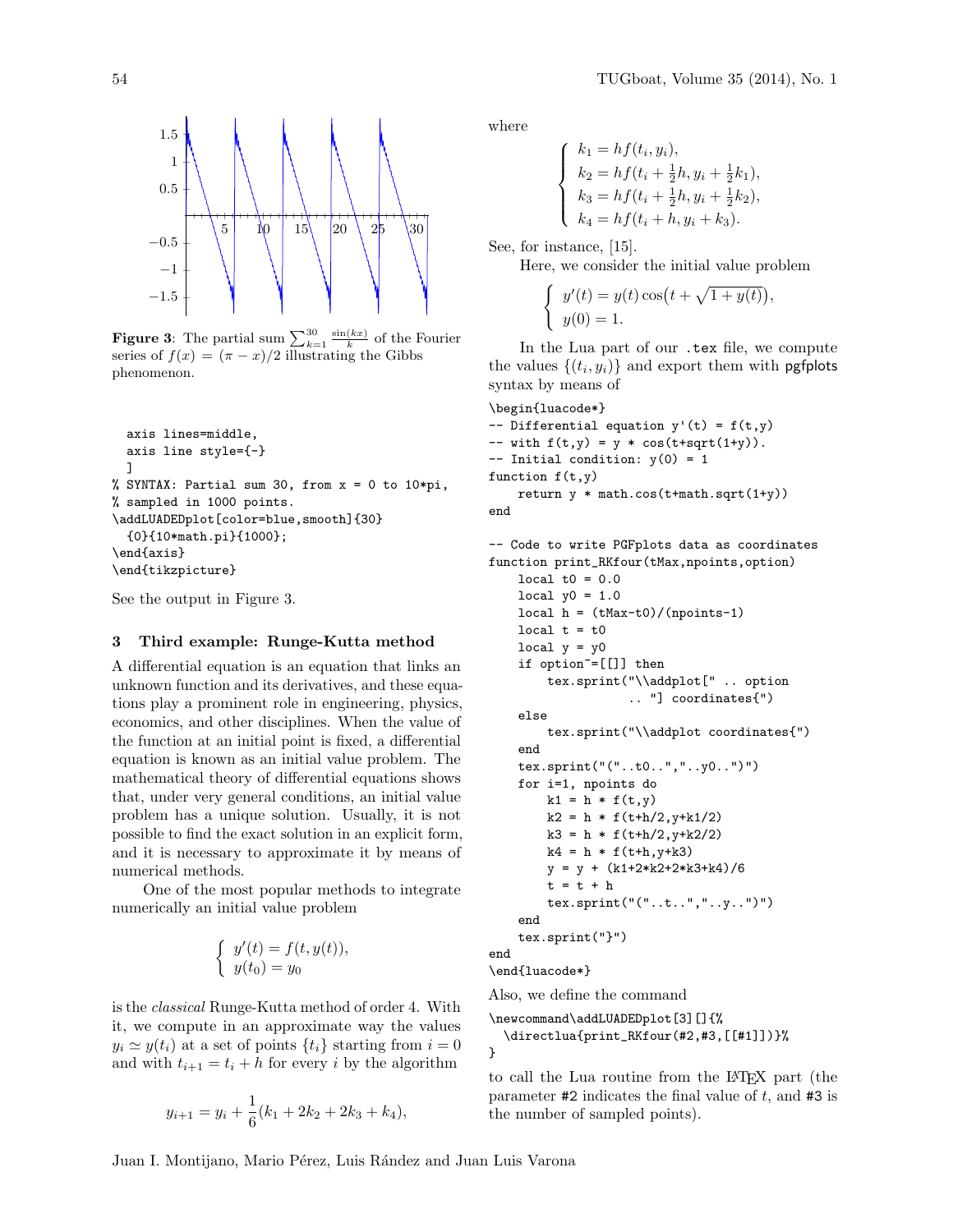

Figure 4: Solution of the differential equation  $y'(t) = y(t) \cos(t + \sqrt{1 + y(t)})$  with initial condition  $y(0) = 1.$ 

Then, the graphic of Figure 4, which shows the solution of our initial value problem, is created by means of

```
\pgfplotsset{width=0.9\hsize}
\begin{tikzpicture}
\begin{axis}[xmin=-0.5, xmax=30.5,
  ymin=-0.02, ymax=1.03,
  xtick = \{0, 5, \ldots, 30\}, ytick = \{0, 0.2, \ldots, 1.0\},enlarge x limits=true,
  minor x tick num=4, minor y tick num=4,
  axis lines=middle, axis line style={-}
  ]
% SYNTAX: Solution of the initial value problem
% in the interval [0,30] sampled at 200 points
\addLUADEDplot[color=blue,smooth]{30}{200};
\end{axis}
\end{tikzpicture}
```
#### 4 Fourth example: Lorenz attractor

The Lorenz attractor is a strange attractor that arises in a system of equations describing the 2-dimensional flow of a fluid of uniform depth, with an imposed vertical temperature difference. In the early 1960s, Lorenz [6] discovered the chaotic behavior of a simplified 3-dimensional system of this problem, now known as the Lorenz equations:

$$
\begin{cases}\nx'(t) = \sigma(y(t) - x(t)), \\
y'(t) = -x(t)z(t) + \rho x(t) - y(t), \\
z'(t) = x(t)y(t) - \beta z(t).\n\end{cases}
$$

The parameters  $\sigma$ ,  $\rho$ , and  $\beta$  are usually assumed to be positive. Lorenz used the values  $\sigma = 10, \ \rho = 28$ and  $\beta = 8/3$ . The system exhibits a chaotic behavior for these values; in fact, it became the first example of a chaotic system. A more complete description can be found in [14].

Figure 5 shows the numerical solution of the Lorenz equations calculated with  $\sigma = 3$ ,  $\rho = 26.5$ 



Figure 5: The Lorentz attractor (six orbits starting at several initial points).

and  $\beta = 1$ . Six orbits starting at several initial points close to  $(0, 1, 0)$  are plotted in different colors; all of them converge to the 3-dimensional chaotic attractor known as the Lorenz attractor.

The Lua part of the program uses a discretization of the Lorenz equations (technically, this is the explicit Euler method  $y_{i+1} = y_i + h f(t_i, y_i)$ , which is less precise than the Runge-Kutta method of the previous section, but enough to find the attractor):

```
\begin{luacode*}
-- Differential equation of Lorenz attractor
function f(x,y,z)local sigma = 3
    local rho = 26.5local beta = 1
    return {sigma*(y-x),
            -x*z + rho*x - y,x*y - beta*z}
end
```
-- Code to write PGFplots data as coordinates function print\_LorAttrWithEulerMethod(h,npoints, option)

```
-- The initial point (x0,y0,z0)
local x0 = 0.0local y0 = 1.0local z0 = 0.0-- add random number between -0.25 and 0.25
local x = x0 + (math.random() -0.5)/2local y = y0 + (math.random() -0.5)/2local z = z0 + (math.random() -0.5)/2if option z = [[1] then
    tex.sprint("\\addplot3[" .. option
               .. "] coordinates{")
else
    tex.sprint("\\addplot3 coordinates{")
end
-- dismiss the first 100 points
-- to go into the attractor
for i=1, 100 do
```